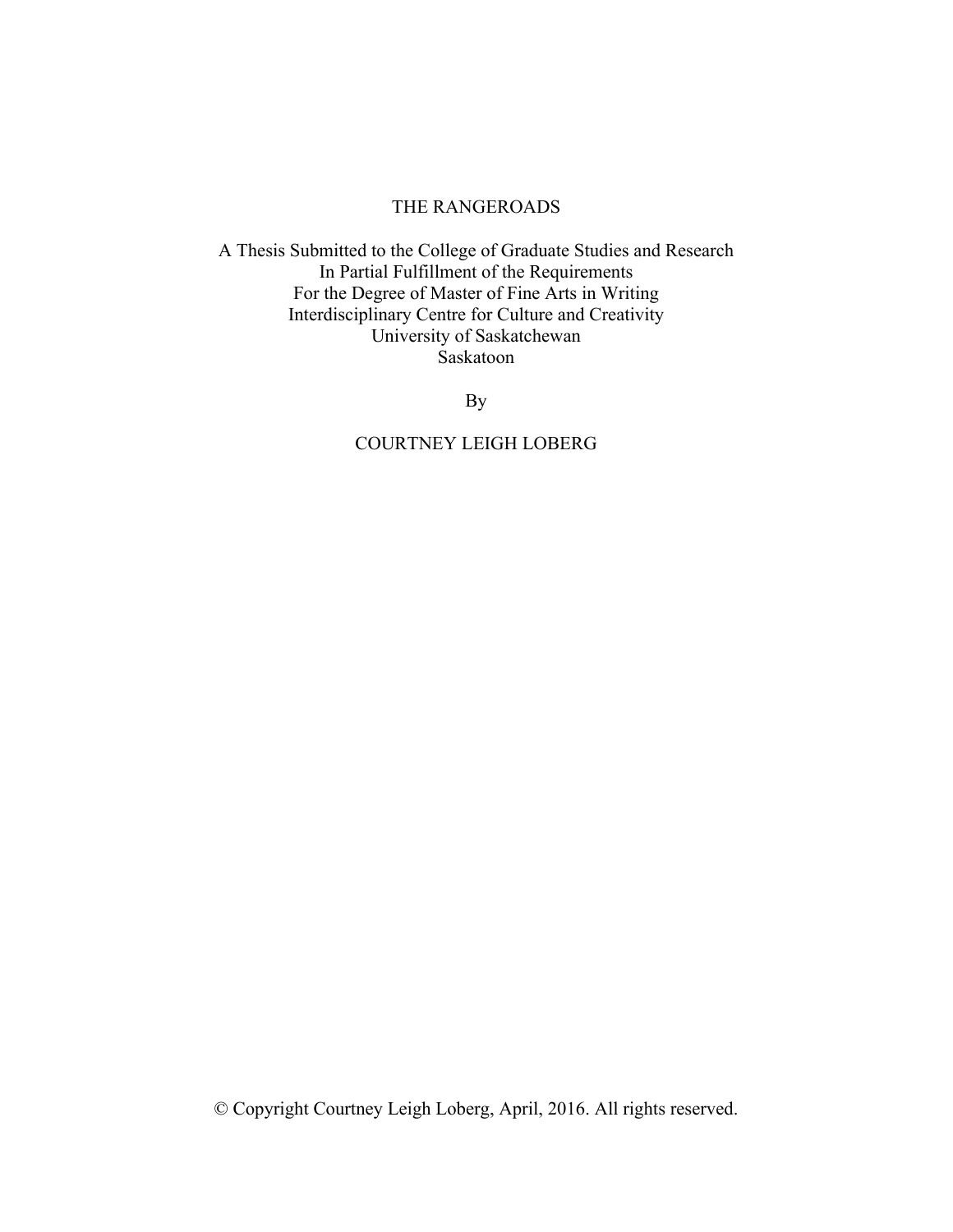# PERMISSION TO USE

In presenting this thesis in partial fulfillment of the requirements for an MFA in Writing degree from the University of Saskatchewan, I agree that the Libraries of this university may make its Preliminary Pages freely available for inspection as outlined in the MFA in Writing Thesis License/Access Agreement accepted by the College of Graduate Studies and Research in June, 2013.

Requests for permission to make use of material beyond the Preliminary Pages of this thesis should be addressed to the author of the thesis, or:

Coordinator, MFA in Writing University of Saskatchewan Interdisciplinary Centre for Culture and Creativity Division of Humanities and Fine Arts Room 509 9 Campus Drive Saskatoon, Saskatchewan S7N 5A5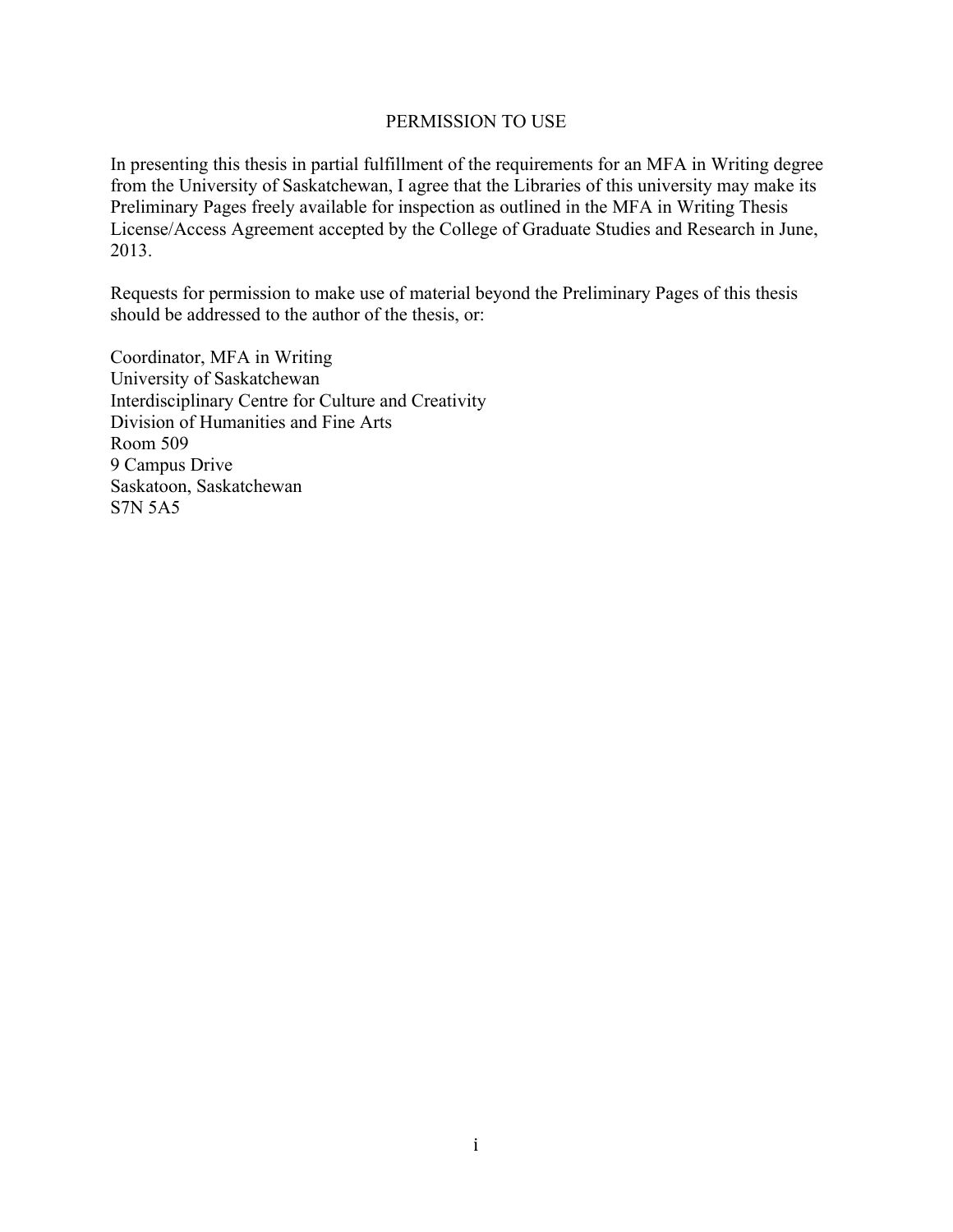#### ABSTRACT

*The Rangeroads* is a graphic novel employing regionalism and Gothic elements to investigate how individual identities and landscape engage with the cultural-colonial and industrialenvironmental history of the Peace Region. The narrative follows Cai Monkman, a Cree-Métis teenager who becomes lost in the network of rangeroads surrounding the rural Albertan town of Beaverlodge. The roads morph into a place both familiar and strange as Cai travels, encountering spirits, albino moose, and haunted pioneer shacks. At the same time, two lab assistants from the Beaverlodge Research Station investigate the sudden levitations of barley crops and a prophetic voice that phases in and out on a Grande Cache Radio station. The phenomena encountered by Cai and the researchers emanates from the rangeroads realm: a place-doppelgänger of the Peace Region where history manifests in the form of supernatural beings and occurrences. *The Rangeroads* is a Gothic portrait of place, zooming in on an obscure corner of Western Canada and the individuals who live there. Using tools of Gothic literature and a visual narrative, my thesis excavates the histories and current realities of a mostly-unknown regional community to offer a complex, metaphysical exploration of its identity.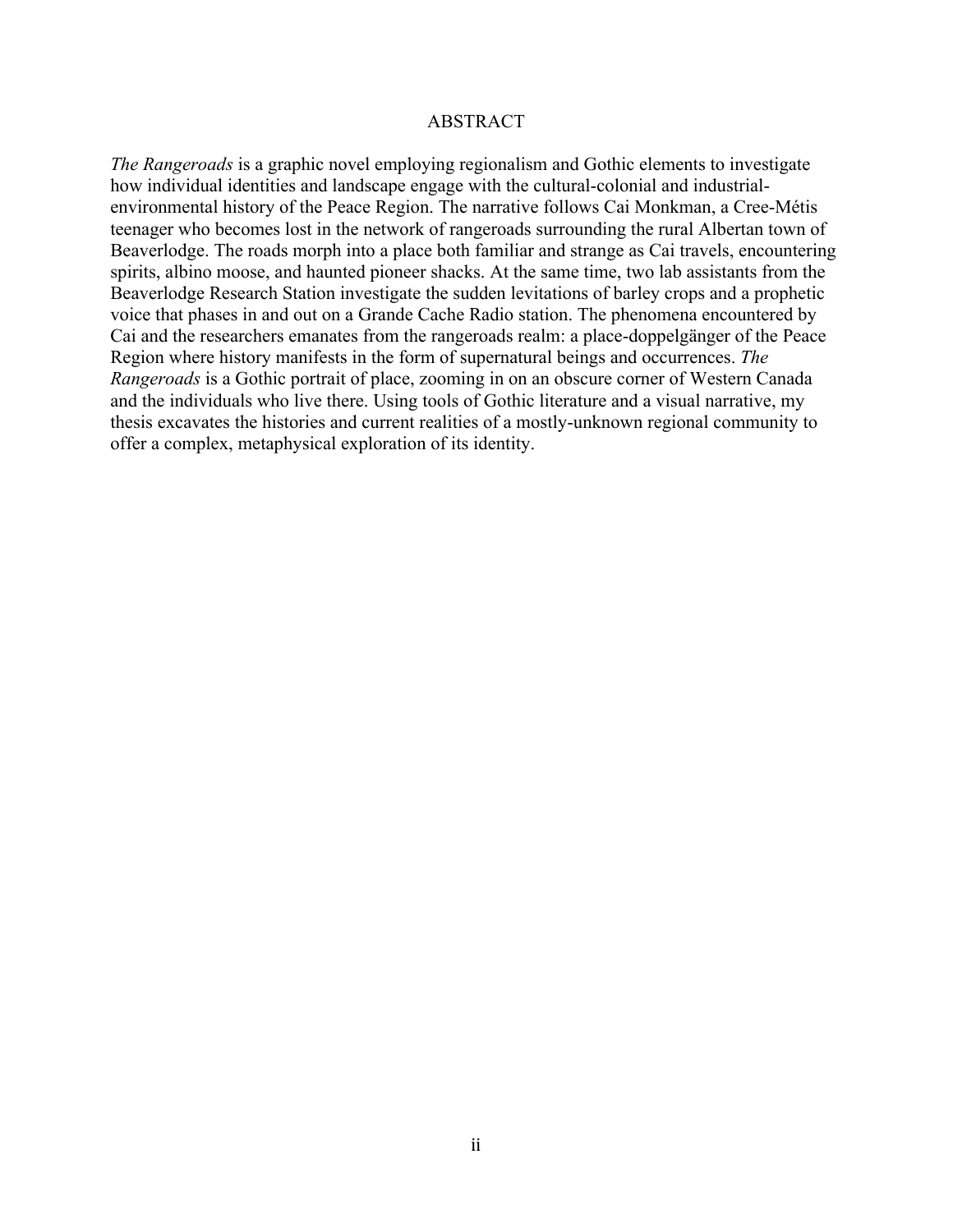# ACKNOWLEDGEMENTS

I would like to first thank Jeanette Lynes for her openness to this misfit medium and for her time and resourcefulness in helping me create this work within the MFA in Writing program. Thanks to Allyson Glenn and Jon Bath, and many thanks to my mentor Lee Henderson for his enthusiasm, feedback, and reading recommendations.

Thanks to the Interdisciplinary Centre for Culture and Creativity, the College of Graduate Studies and Research, and the Social Sciences and Humanities Research Council for their financial support of this project through grants and scholarships.

Thanks also to my parents, Rod and Joanne Loberg, for always supporting me. Lastly and especially I would like to thank Ashton Klassen, a first-reader and field-guider all these years.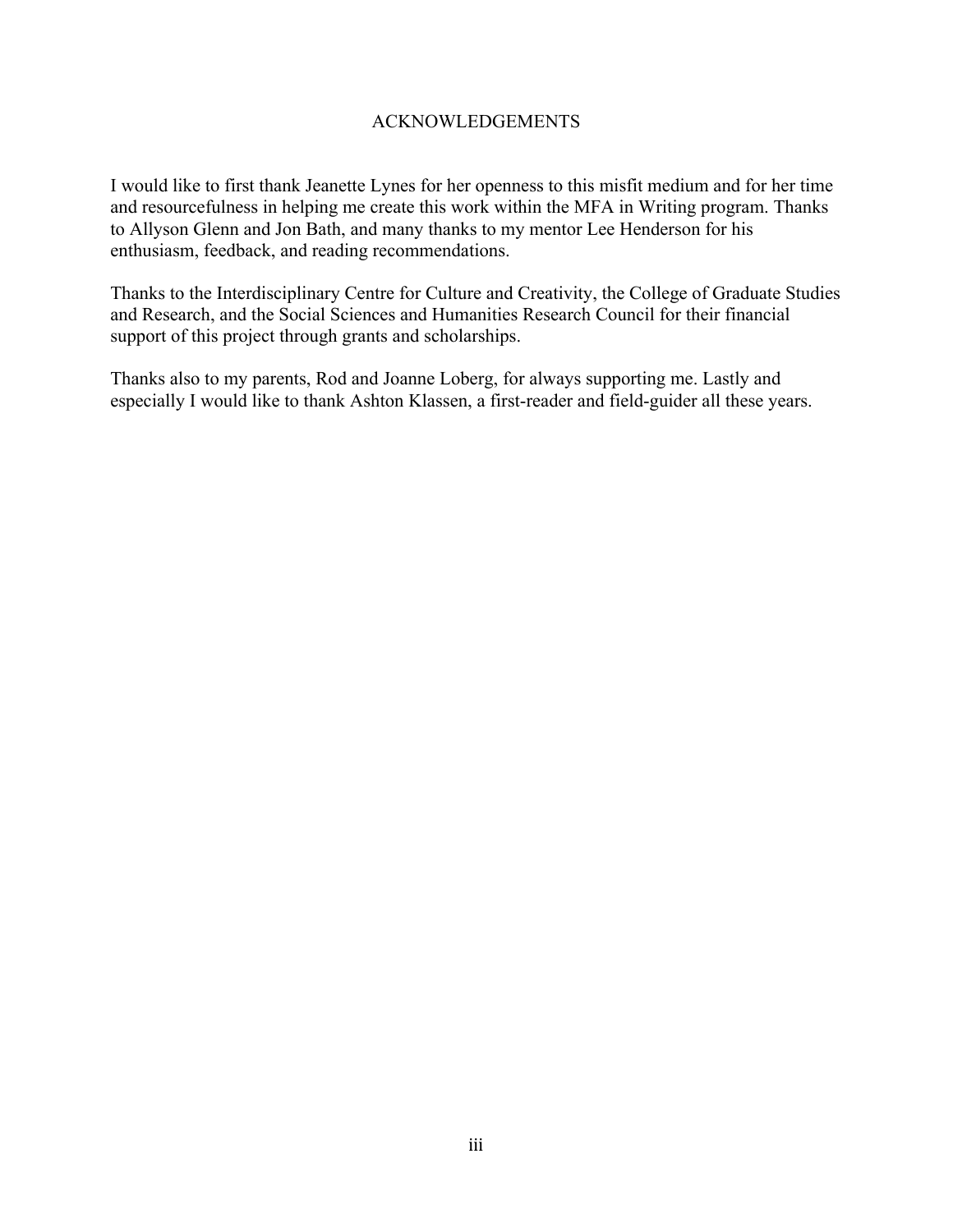# ARTIST STATEMENT

On a September afternoon, Cai Monkman drives away from high school and becomes lost in the network of range roads that surround the rural Albertan town of Beaverlodge. Cai is seventeen, a First Nations girl of Métis and Plains Cree heritage. The roads morph into a place both familiar and strange as Cai travels, encountering spirits, albino moose, and haunted pioneer shacks. At the same time, two lab assistants from the Beaverlodge Research Station investigate the sudden levitations of barley crops and a prophetic voice that phases in and out on a Grande Cache Radio station. So begins *The Rangeroads,* a graphic novel employing regionalism and Gothic elements to investigate how individual identities and landscape engage with the cultural-colonial and industrial-environmental history of the Peace Region.

The Peace Region always felt haunted to me. Its architectural patchwork of industrialism, historical buildings and abandoned dwellings combined with a vast, rolling landscape exude a sense of deep history (both cultural and environmental) and concealed realities. As Susan Lord explains, there is a sense that "land has history (which is often a mysterious or frightening invisible presence)" (405). In *The Rangeroads*, the "invisible presence" is articulated through supernatural Gothic elements that evoke the Peace Region's history of colonization and environmental destruction. For example, the haunted pioneer shacks encountered by Cai allude to land-theft, while the albino moose is a ghost of a pre-settlement environment. Teresa Goddu states "the Gothic disrupts the dream world of national myth with the nightmare of history" (Goddu 10). The rangeroads themselves represent a national myth: the colonizer's rational, efficient division of land. In my thesis, the rangeroads' empirical function is subverted by supernatural Gothic elements, transforming the roads into a shifting, alternate realm marked with a history of colonialism and industrialization.

Another trope of Gothic literature employed in my thesis is the doppelgänger, rendered in the form of the rangeroads realm. This realm is a warped double of the Peace Country, governed by dream-logic. The supernatural laws of the rangeroads realm animate the landscape with elements like the giant spider, the haunted pioneer shacks and the demon becoming dynamic extensions of the Peace Country. In this way, place is elevated from the function of a passive setting. Instead, it directly interacts with and influences characters, becoming an active character in the narrative itself.

The character of Nimue is a critical example of place's agency and influence in *The Rangeroads*. Nimue, so named by Cai, is a former human who entered the rangeroads realm and has been living there for years. The power dynamic between Nimue and place is a reversal of Western society's economic relationship with place, in which people alter and impose their needs on the land. In Nimue's case, her personality, psyche, and physical appearance have been altered by the landscape. Her arms and legs have developed scales, her eyes have become wide and reptilian and snakes have grown into her hair. She has forgotten her name along with many of her human memories and gained intuitive understanding of the land's natural cycles. Her transformation is not squarely represented as positive or negative. While she has lost some of her humanity, she has also gained knowledge and power.

Cai undergoes a similar yet subtler transformation on her journey. She enters the rangeroads realm lonely and self-conscious, dependent upon one friend who seems to be losing interest in her. As she navigates the strange realm, Cai gains independence, a new friendship and magical abilities based in the landscape. Her story is, at its core, a coming-of-age narrative. In constructing Cai's character and narrative, I drew influence from the intimate narration and expressive drawings in the graphic novel *Skim,* by Jillian and Mariko Tamaki. The focus on a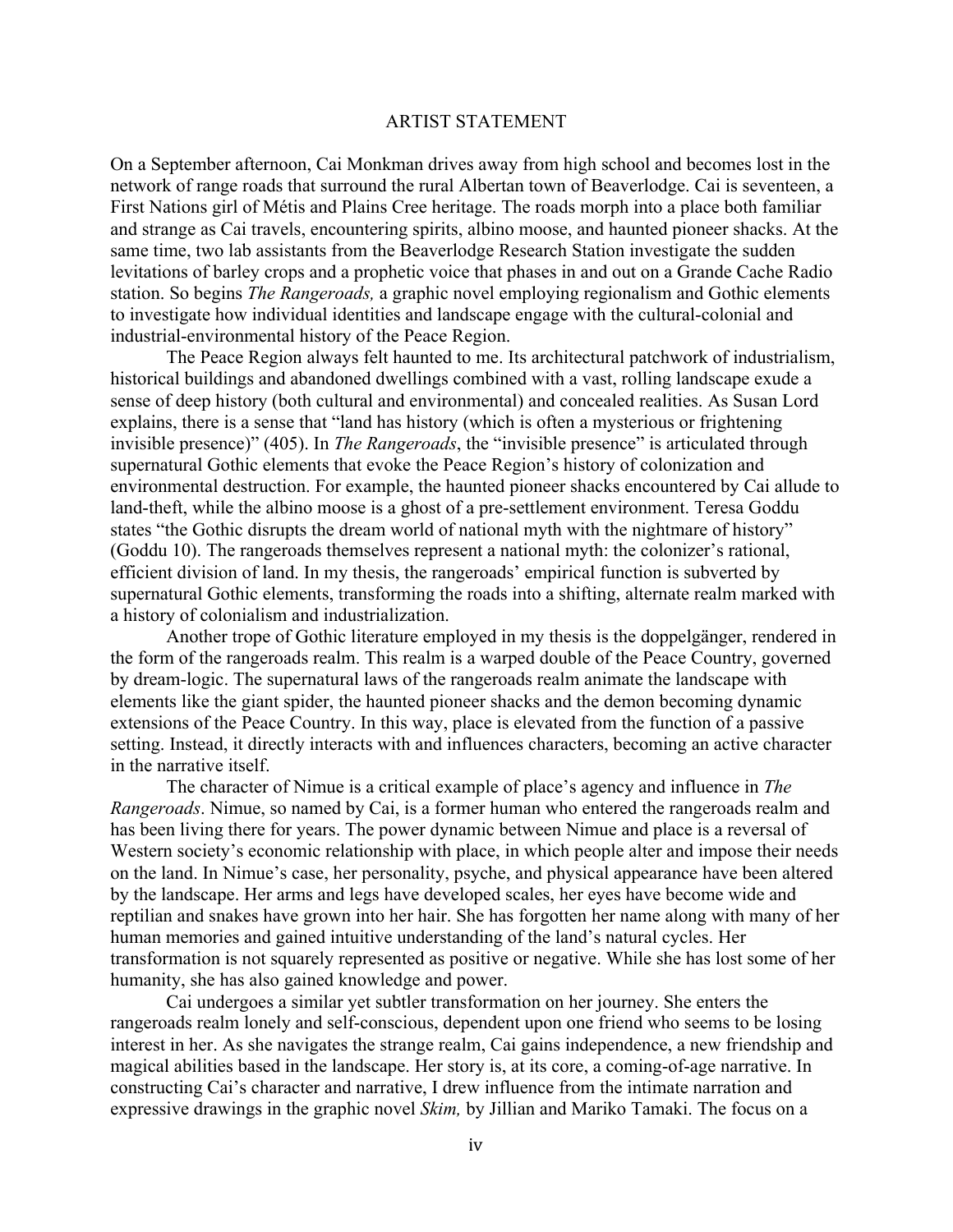sensitive, social outsider (a Japanese-Canadian teenager who practices Wicca) and the diary-like narration in *Skim* were both elements I wanted to incorporate into my thesis. Another influence I encountered was *Big Kids,* a comic by Michael Deforge about a teenager who transforms into a tree after being dumped by his boyfriend. This work inspired my decision to create a link between coming-of-age themes and nature imagery like the twigs, leaves and grass Cai manipulates when she learns magic. Her character development is strongly influenced by place, from the independence she gains surviving alone in a desolate environment, to the land-based magic she learns from Nimue.

The characterization I implement in *The Rangeroads* is reflective, in part, of the Peace Region's demographics. The Cree, Métis and Dane-zaa nations have cultivated and lived in what is now referred to as the Peace Region for thousands of years—long before the settler-population arrived there. To illustrate the historical and contemporary cultural identity of that area, it's imperative to foreground indigenous characters. Like in most other forms of media, whiteness is still often the default for character representation in graphic novels. Though I describe the necessity of including indigenous characters in a Western-Canadian regionalist narrative, the perceived need to rationalize the inclusion of any characters of colour in a work is indicative of the aforementioned default to whiteness. While it's true that Cai Monkman's Cree-Métis background speaks to the setting and narrative she appears in, I hope that by having more characters of colour appear as protagonists in graphic novels, there will eventually be no justification expected for their inclusion.

In many ways, *The Rangeroads* is an attempt to distill a place to its metaphysical heart. The construction of Beaverlodge and the surrounding Peace River Region in my thesis combines my experiences growing up there with the area's history, pre-settlement existence, settlement and industrialization. Though the setting is detailed and regional, it was not my goal to create an empirical documentation of place. The fusion of the personal, the surreal and the authentic in *My Winnipeg*, Guy Maddin's "docu-fantasia" of his hometown, inspired me to create a version of the Peace Region synthesized through a Gothic lens (Gillmore). This version became the rangeroads realm: a site that emulates a more personal sense of place. In constructing the rangeroads realm, I incorporate supernatural elements to illustrate the sense of mystery, limitlessness and obscurity I experienced living in the Peace Country. This technique is situated in the tradition of the Gothic sublime, described by Vijay Mishra as an attempt to represent an unrepresentable experience through the supernatural (Mishra 1).

The combination of visual art and narrative make the graphic novel an especially immersive medium to convey supernatural elements. Drawings allow me to create a "second, metaphorical layer on physical surroundings," as seen in the work of French graphic novelist, David B. (Wolk). Long, horizontal panels simulate the prairies and situate the reader in landscape with immediacy that language alone can't achieve. A visual medium also creates space to represent the researchers' documentation of the rangeroads realm through data, and field illustrations.

For the process and aesthetic of my graphic novel I took inspiration from the world of underground comics: a scene built on experimentation, the fine arts and punk culture. In underground comics, form is not bound by genre conventions or industrial production standards. Content can range from intimate personal narratives to surrealism and psychedelia. Earlier in this statement I described the influence of Michael Deforge and Jillian and Mariko Tamaki on the coming-of-age narrative in my thesis. Deforge, the Tamakis, and other underground artists inspired other elements of my process as well, such as the decision to use the traditional medium of a brush and India ink and to incorporate poetry and diagrams into my graphic novel.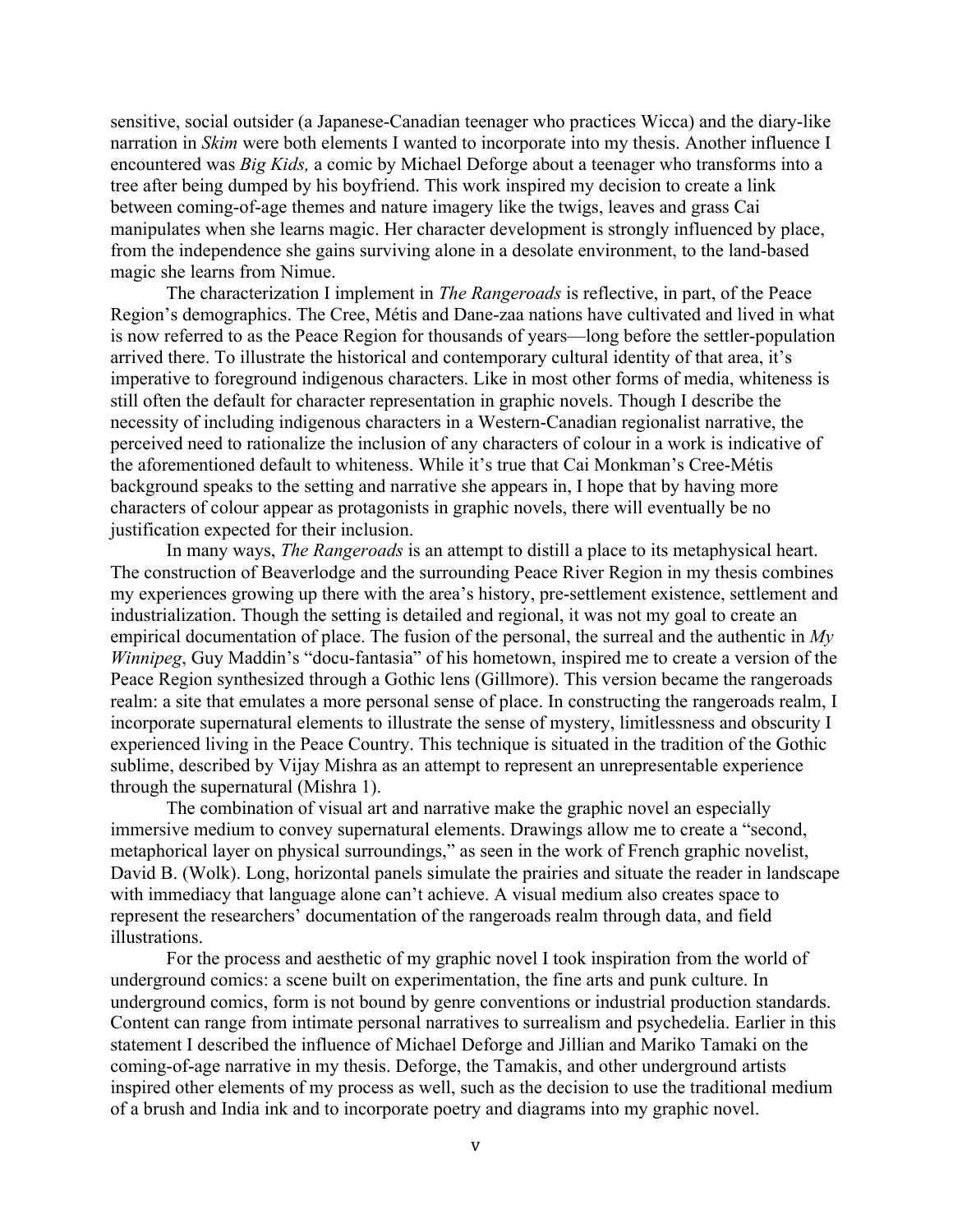Through the interdisciplinary form of a graphic novel I have attempted to interweave past, present, exterior and interior experience. By blending lyrical language, drawings and research data my graphic novel may deepen understanding of the Peace Region's cultural and environmental history by presenting it in an immersive, new way. *The Rangeroads* is a Gothic portrait of place, zooming in on an obscure corner of Western Canada and the individuals who live there. Using tools of Gothic literature, my thesis excavates the histories and current realities of a mostly-unknown regional community to offer a complex, metaphysical exploration of its identity.

> Courtney Leigh Loberg Saskatoon, Saskatchewan April 2016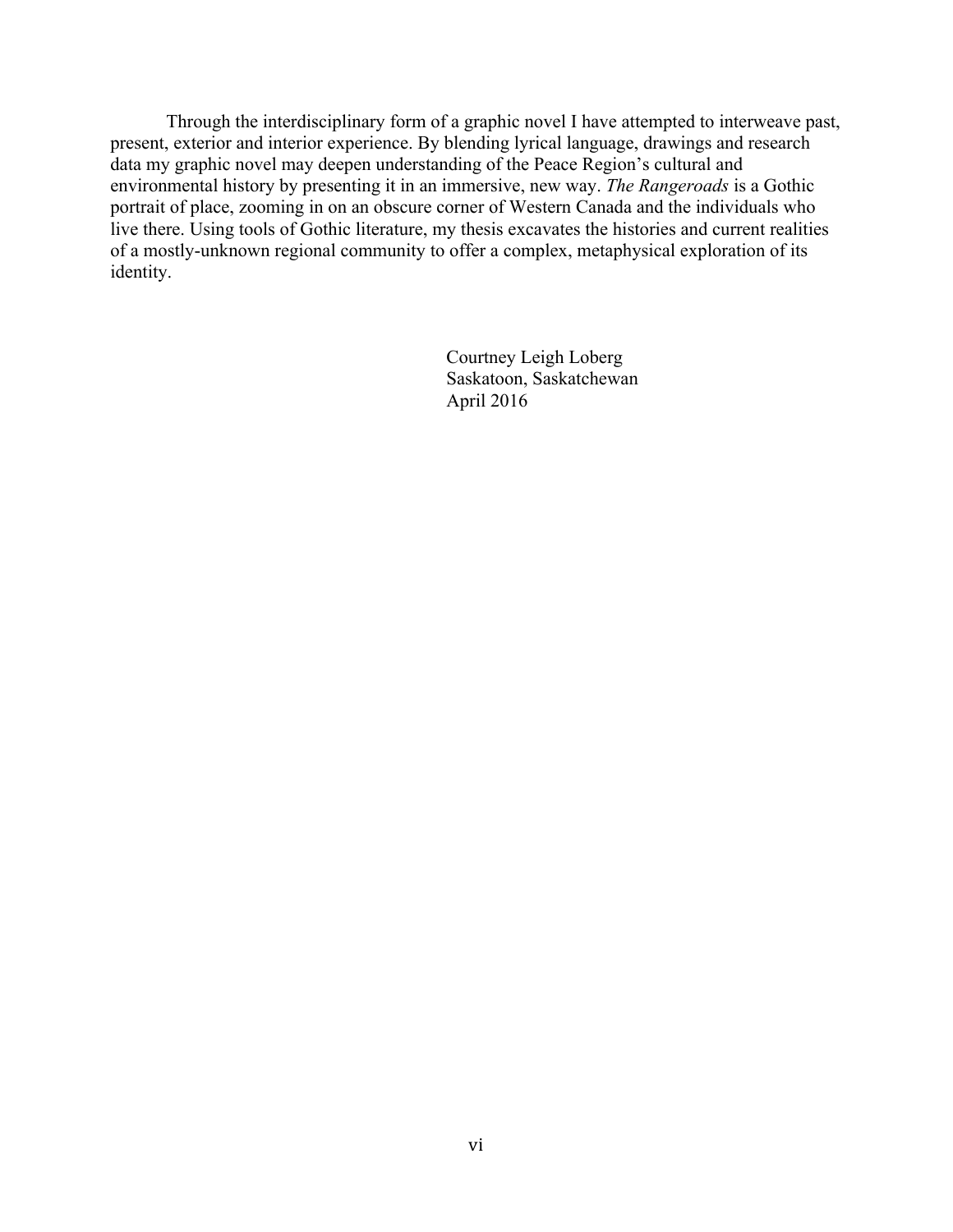#### WORKS CITED

Deforge, Michael. *Big Kids.* Drawn & Quarterly, 2016.

- Gillmore, Allison. Rev. of *My Winnipeg,* by Guy Maddin*. CBC: Arts.* 7 September 2007 *<*http://www.cbc.ca/arts/tiff/features/tiffmaddin.html>
- Goddu, Teresa. *Gothic America: Narrative, History, and Nation.* Columbia University Press, 1997.
- Lord, Susan. *Canadian Cultural Poesis: Essays on Canadian Culture.* Wilfrid Laurier University Press, 2006.

Mishra, Vijay. *The Gothic Sublime.* State University of New York Press, 1994.

*My Winnipeg*. Dir. Guy Maddin. Buffalo Gal Pictures. 2007.

- Tamaki, Mariko and Jillian Tamaki. *Skim.* Groundwood Books, 2008.
- Wolk, Douglas. Rev. of *Epileptic*, by David B. *New York Magazine Book Reviews Online.* 17 Jan 2005.<http://nymag.com/nymetro/arts/books/reviews/10851/>